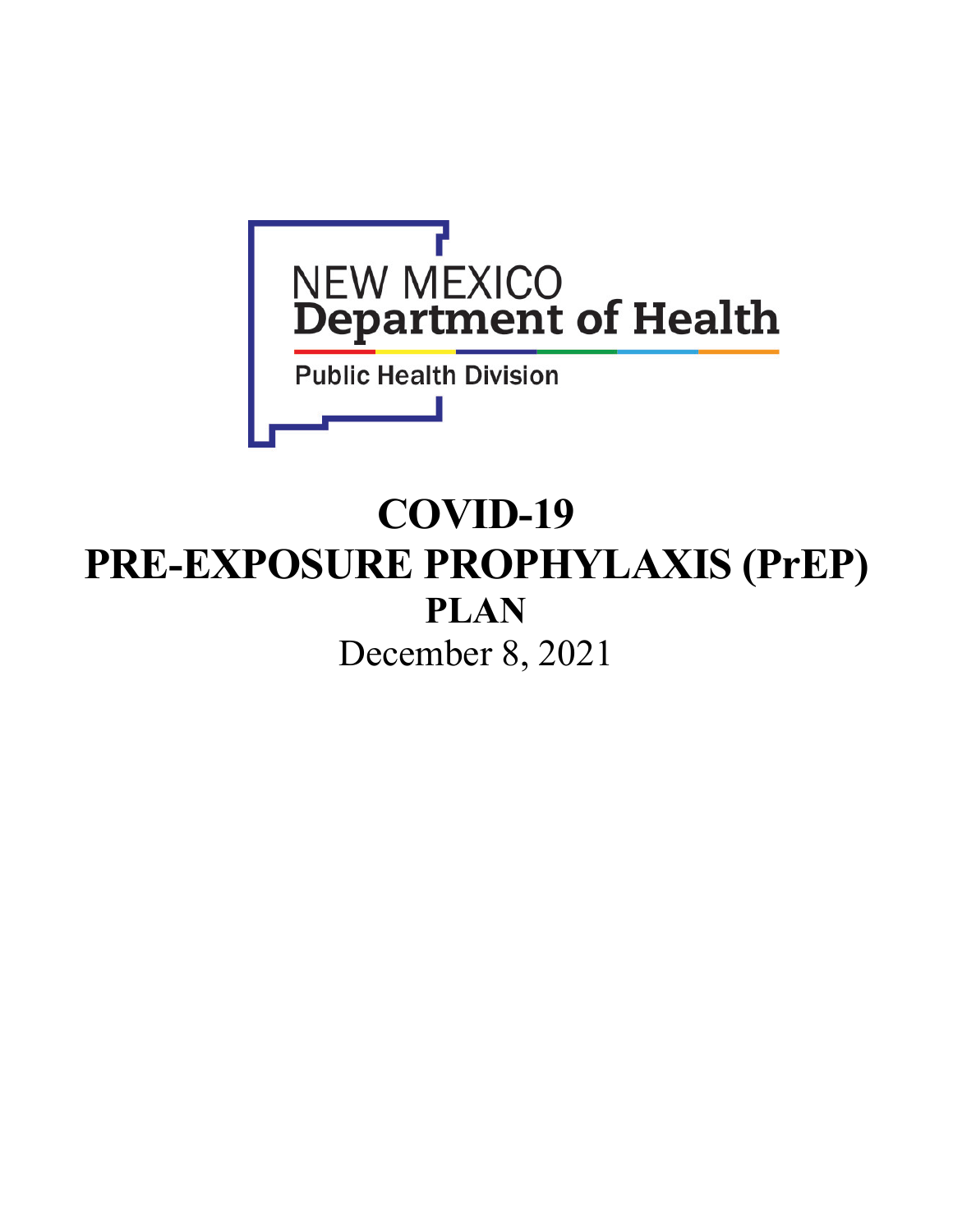

# **Table of Contents**

| RECOMMENDED SCREENING FOR PATIENT WITH A CONTRAINDICATION TO VACCINE  4 |  |
|-------------------------------------------------------------------------|--|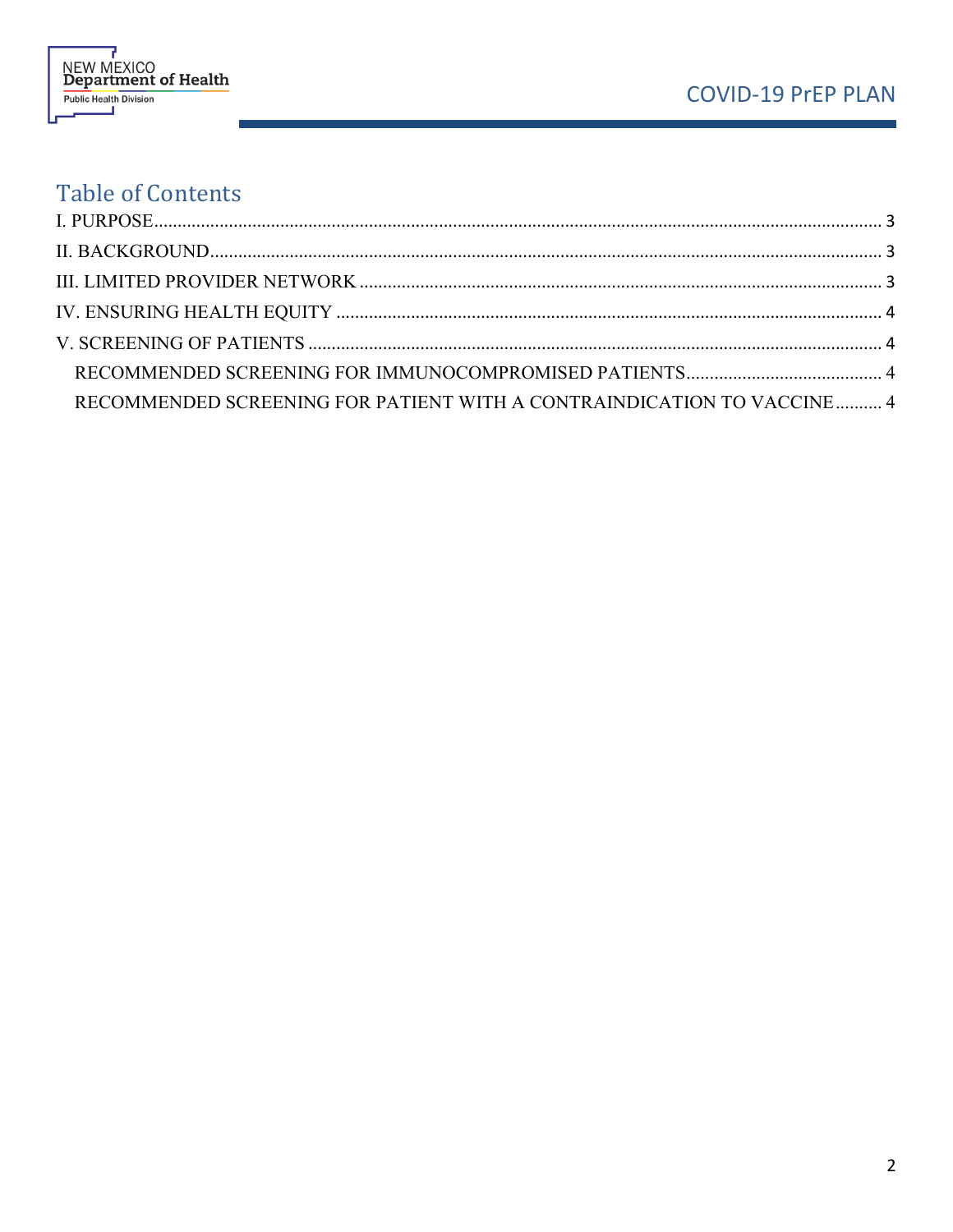



## <span id="page-2-0"></span>**I. PURPOSE**

The purpose of the plan is to facilitate statewide preparedness for COVID pre-exposure prophylaxis (PrEP) release through the creation of a robust planning document, clear communication between participating departments within the State of New Mexico, timely dissemination of information to healthcare providers, and clear education of the public regarding pre-exposure prophylaxis. Please note, information regarding COVID-19 therapeutics is limited at this time. The plan will continue to evolve as additional information is received.

### <span id="page-2-1"></span>**II. BACKGROUND**

Evusheld (tixagevimab co-packaged with cilgavimab), has received emergency use authorization (EUA) for pre-exposure prophylaxis (prevention) of COVID-19. Evusheld is a combination of two long-acting monoclonal antibodies given intramuscularly every 6 months. The product is authorized for adults and pediatric patients (12 years of age and older weighing at least 88 pounds (40 kilograms). Patients must not be currently infected with COVID-19 or had recent known exposure to a person infected with COVID-19. Individuals must either have:

- moderate to severely compromised immune systems due to a medical condition or due to taking immunosuppressive medications or treatments and may not mount an adequate immune response to COVID-19 vaccination OR
- a history of severe adverse reactions to a COVID-19 vaccine and/or component(s) of those vaccines, therefore vaccination with an available COVID-19 vaccine, according to the approved or authorized schedule, is not recommended.

Vaccines remain the best way for the vast majority of people to protect themselves against severe illness and hospitalization from COVID-19. Patients with moderate to severe immune compromise who may derive benefit from COVID-19 vaccination, should receive COVID-19 vaccine. Evusheld should be administered at least 2 weeks after COVID-19 vaccination.

For more information, providers should refer to the *Fact Sheet for Healthcare Providers: Emergency Use Authorization for Evusheld* <https://www.fda.gov/media/154701/download>

Evusheld is not immediately available. The federal government will be allocating the product. New Mexico will be receiving an initial supply of 312 doses for the first 2-week cycle. Distribution will begin in the next 5-10 days.

## <span id="page-2-2"></span>**III. LIMITED PROVIDER NETWORK**

Due to high case rates (currently around 1,200 new cases per day) and limited supply (312 doses for the initial 2-week cycle), the provider network for COVID PrEP will be limited to the following specialists: HIV/AIDS care, transplant services, oncology, hematology, rheumatology, neurology, gastroenterology, and allergy/immunology. As the supply increases, long-term care pharmacies will also receive allocations to ensure access to COVID PrEP in nursing facilities across the state.

Primary care providers treating an immunocompromised patient or patient with vaccine contraindication shall refer the patient to a COVID PrEP provider for treatment. A list of COVID PrEP providers can be obtained by emailing [COVID.Therapeutics@state.nm.us.](mailto:COVID.Therapeutics@state.nm.us)